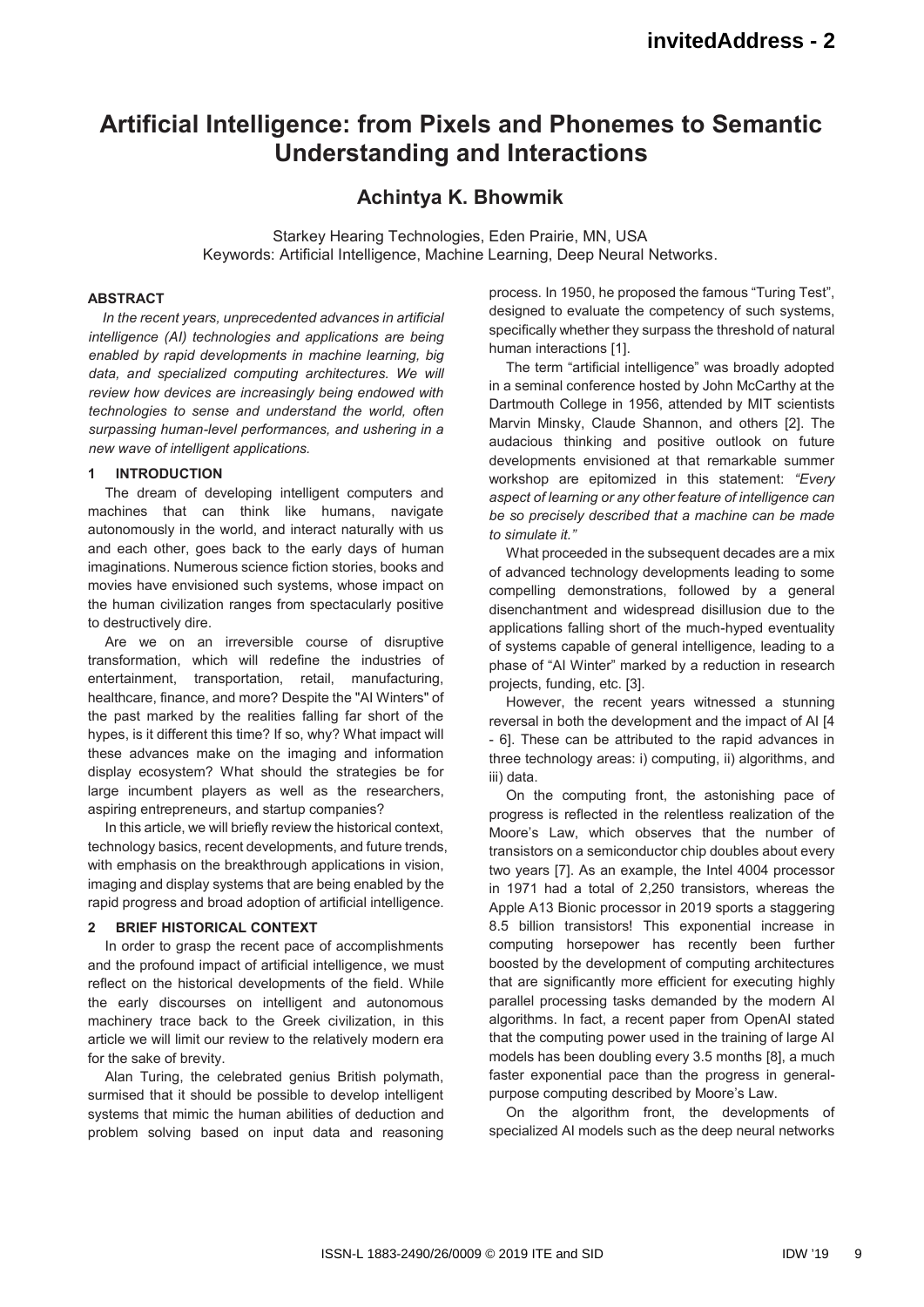(DNN), convolutional neural networks (CNN), recurrent neural networks (RNN), and related variants, along with the application of backpropagation techniques to train these networks with massive amounts of data led to numerous breakthrough demonstrations [4 - 6].

Lastly, the massive push to digitize information in the recent years led to an unprecedented deluge of data, ushering in the era of "big data" [9].

#### **3 TECHNOLOGY OVERVIEW**

The scope of artificial intelligence technology is vast. In this article, we will narrow our discussion to allow convergence of the key elements towards applications in the domains of vision, imaging and display technologies.

Broadly speaking, the field of AI deals with intelligence exhibited by machines, systems which take actions that maximize their chances of success at some goals. Within this broad field of AI, a specific set of applications are based on machine learning (ML), which encompasses the ability of computers to learn after being trained with relevant data, but without being explicitly programmed. One of the most exciting developments among numerous machine learning techniques is the emergence of deep neural networks and some key variants that have enabled the recent deployment of AI in an array of practical applications. As the deep neural networks are based on machine learning, these techniques are also often referred to as deep learning (DL). In the following, we discuss the technical foundation of the deep neural network architecture and applications.

As we discussed, the work on artificial intelligence is largely inspired by the drive to mimic the human cognitive abilities, so we first take a quick look at biology and neuroscience. As depicted in Figure 1, the functions of the human perceptual system include sensing and understanding the world, taking actions based on such information, and continuously learning from these processes [10]. The human sensory systems comprise vision, hearing, touch, smell, taste, balance, etc., which are specialized in the transduction of associated physical stimuli from the external world into neural signals. The perceptual systems perform computations within various areas of the human cerebral cortex to process and understand these signals in order to create a model of the world and facilitate relevant actions. The building block of the cerebral cortex is the neuron. A typical neuron, as depicted in Figure 2, receives signals from neighboring neurons via its dendrites in the form of input neural impulses, computes a weighted sum of these signals where the weights represent the relative significance of the inputs from various neurons, and modifies the result with a native transfer function. If the result exceeds a threshold, the neuron may fire an impulse of its own that travels down the axon and acts as the inputs into the dendrites of other neighboring neurons. The human brain consists of a network of about 100 billon interconnected neurons.



**Fig. 1 The human perceptual system enables sensing and understanding the world, as well as actions and continuous learning.** 



**Fig. 2 The biological neuron is the building block of the human cerebral cortex.** 



## **Fig. 3 A mathematical model of the neuron that serves as the building block of an artificial neural network.**

Drawing parallel to this biological system towards creating a mathematical model, the computational building block of a deep neural network is an artificial neuron, as shown in Figure 3, with input, processing, and output units that symbolically mirror the natural counterpart. A deep neural network, as illustrated in Figure 4, consists of a large number of these artificial neurons which are interconnected to define the depth and width of the network.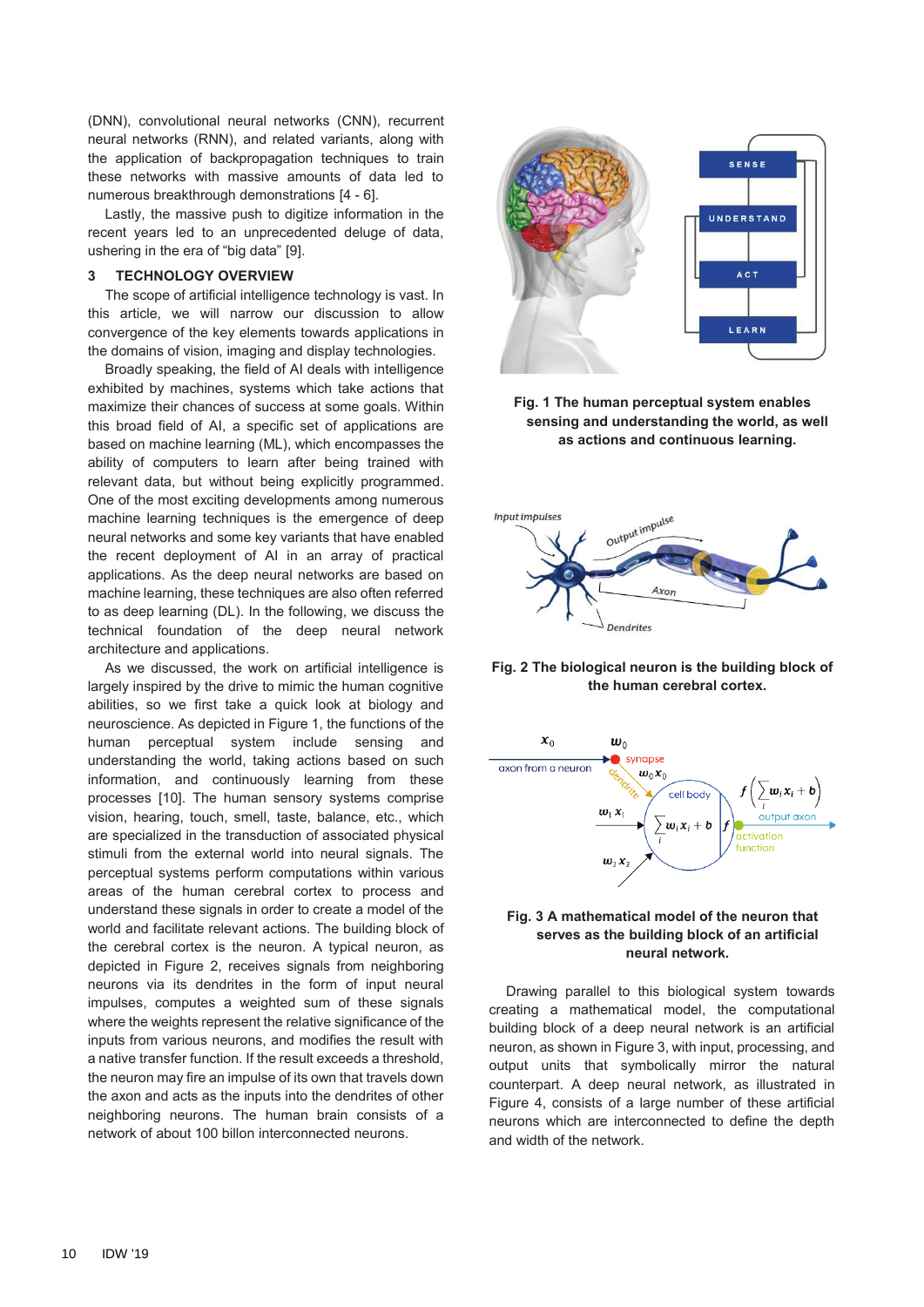

**Fig. 4 A deep neural network consisting of many interconnected neurons arranged in layers [6].** 

Prior to training with data, the parameters of a neural network, such as the weights and biases of the individual neurons (denoted as *w* and *b* in Figure 3), are set with random values. The training process starts with feeding input datasets into the first layer of neurons of the network, and forward-propagating the data through the network by performing computations at the neurons in various layers along the way that involves calculating a weighted sum of the input values at each neuron and passing the result through a transfer function, termed as the activation function (denoted as *f* in Figure 3). At the end of the network, after completing such a forward pass, the output is compared with the known target result, and an error is computed using a cost function. This initiates a "backpropagation" step, which essentially is a gradientbased optimization process that adjusts the network parameters such as the weights and biases at every neuronal node, with a goal to minimize the errors for the next forward-propagation pass. The error is computed again, triggering another backward pass to optimize the parameters further, followed by another forward pass, etc. This process is repeated until the computed error is smaller than a predetermined value, hence the accuracy of the neural network in predicting the results for a given set of input values is within an acceptable range. With this achievement, the AI model is now "trained", ready to be tested with more datasets, and then deployed for realworld applications.

#### **4 APPLICATIONS IN VISION, IMAGING AND DISPLAY SYSTEMS**

Arguably, the recent upsurge in the enthusiasm for deep learning was partly initiated by the successful demonstrations of these techniques in solving computer vision and image recognition problems.

Automatically recognizing objects from images and understanding the context of the visual scenes have been the goal of computer vision researchers for many decades. However, it has historically been a very difficult problem to decipher semantic information from images composed of two-dimensional array of pixel values, exacerbated by the

large variations due to lighting conditions, poses, occlusions, etc. In fact, back in 2010, the best computer vision algorithms could only achieve about 75% accuracy, far short of what is needed for practical applications. In a popular book on computer vision published in 2010, the author lamented: *"…the dream of having a computer interpret an image at the same level as a two-year old remains elusive"* [11].

With this backdrop, breakthrough developments in the field of computer vision and image recognition came with the introduction of the modern deep learning algorithms, large datasets, and superior computers. Especially, the introduction of the Stanford ImageNet with a large database of 14 million hand-annotated images in more than 20,000 categories kicked off a flurry of developments worldwide, spurred by the associated Stanford ImageNet Large Scale Visual Recognition Challenge (ILSVRC) based on a significant subset of the database [12]. Researchers developed specialized deep convolutional neural networks to achieve ever-improving visual recognition accuracies, surpassing the capabilities of human vision for narrow tasks in 2015, as illustrated in Figure 5.



**Fig. 5 Image recognition accuracy with computer vision based on deep neural networks surpassed human vision in 2015, as demonstrated in the Stanford ImageNet Large Scale Visual Recognition Challenge.** 

The astonishing success of convolutional neural networks in image recognition tasks can be partly attributed to the high-level similarities of the architecture to the human visual perception system. As the seminal work by Hubel and Wiesel on the mammalian visual cortex demonstrated [13], the biological vision system has a hierarchical architecture, based on first extracting low-level features from the corresponding visual fields, then proceeding to decipher increasingly higher-level